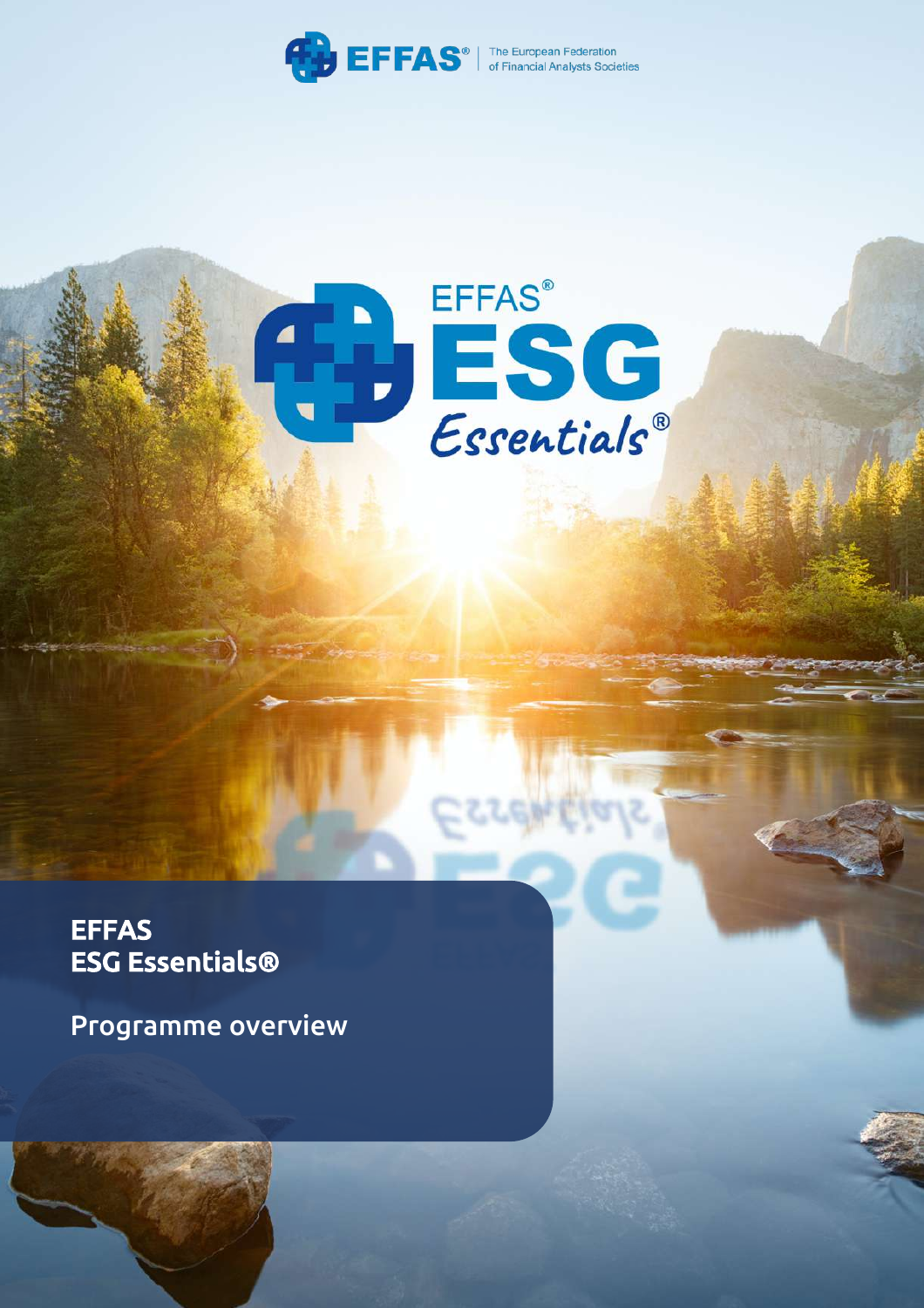

# **List of Contents**

| <b>Index</b>                               | Page |                |
|--------------------------------------------|------|----------------|
| 1. Welcome                                 |      | 3              |
| 2. Introduction                            |      | $\overline{4}$ |
| 3. Learning outcomes                       |      | $\overline{4}$ |
| 4. Main advantages                         |      | 4              |
| 5. Programme Structure                     |      | 5              |
| 6. Online Programme Setup                  |      | 6              |
| 8. Certification Exam                      |      | 6              |
| 9. Behind the Programme: EFFAS ESG Faculty |      | 7              |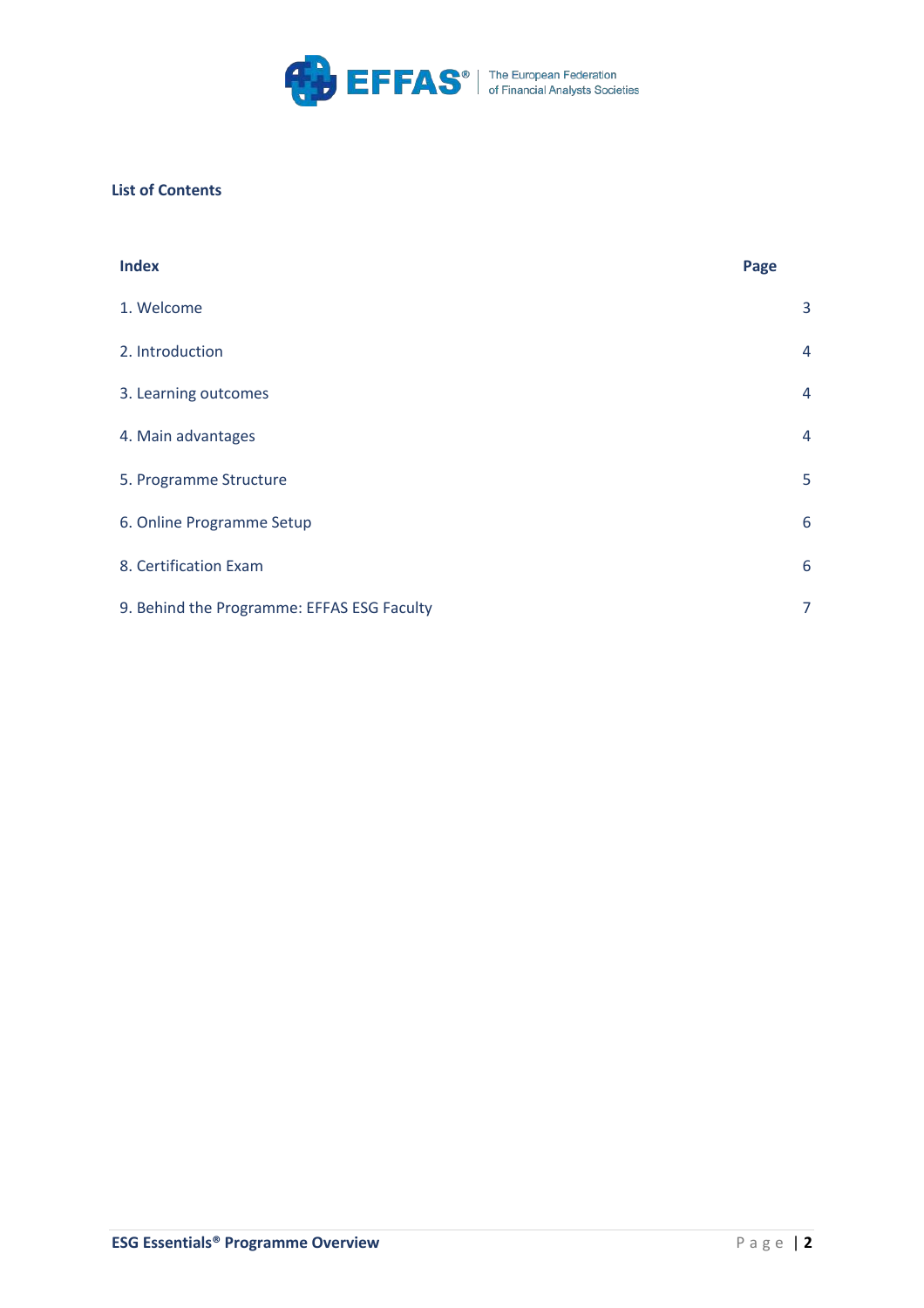

# **1. Welcome**

Welcome aboard the ESG Essentials<sup>®</sup> programme.

We are glad you have decided to start your journey with EFFAS to understand ESG issues and integrate ESG data into your daily work. The programme will provide you with the fundamental concepts and requirements to give basic guidance to investors in ESG matters. The objective is to understand the global megatrends and to equip you with the knowledge to navigate an evolving regulatory landscape.

EFFAS has a long history of developing standards for extra-financial reporting as part of its Commission on Intellectual Capital (CIC) and Commission on ESG (CESG). Moreover, EFFAS has played a critical role as a conduit between investment professionals and corporates. EFFAS has provided practical advice in the establishment of ESG Key Performance Indicators and made the data available in interactive formats. EFFAS will continue to drive the integration of extra-financial information in classic investment methods.

You have made an excellent choice to advance in your professional career with us.

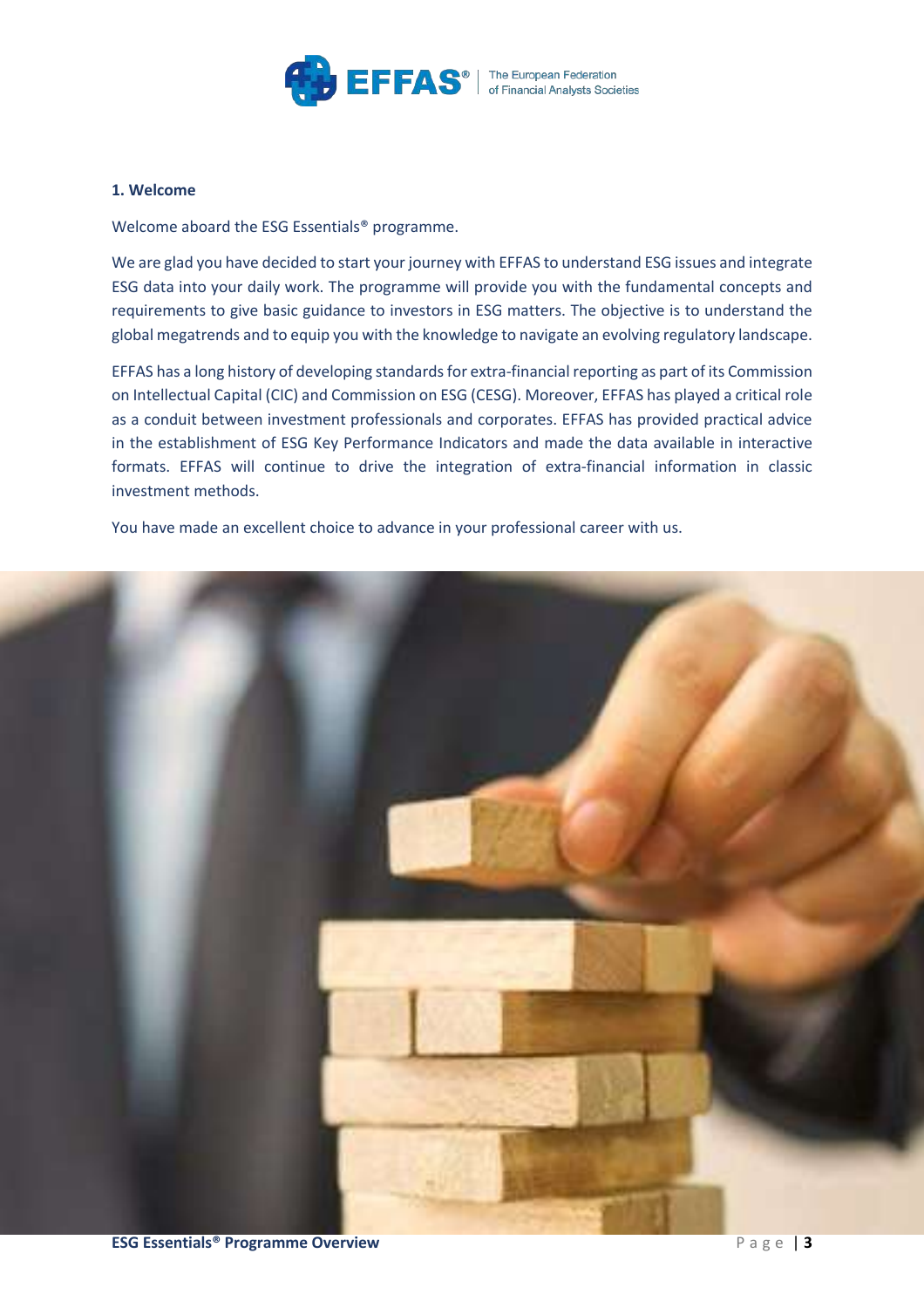

# **2. Introduction**

ESG (Environmental, Social and Governance) factors are increasingly being incorporated into business risk assessment and in investment and financing decision-making processes.

According to Regulation (EU) 2019/2088 (SFDR), as of 10th March 2021 participants in financial markets and financial advisers must report on the integration of sustainability risks and the analysis of adverse incidences regarding sustainability in their processes as well as information on sustainability regarding financial products. For adequate advice and transparency in these matters, it is essential that participants in financial markets, advisors, and information providers have a basic knowledge of ESG.

With the EFFAS ESG Essentials® certification, professionals in the sector can demonstrate that they have obtained basic ESG knowledge to complement their professional knowledge.

# **3. Learning outcomes**

The EFFAS ESG Essentials® programme is designed to provide a fundamental understanding of the latest trends in ESG financing. At the end of the programme the student will have a knowledge and understanding of:

- $\checkmark$  Sustainability trends and their importance for companies
- $\checkmark$  What sustainable finance is, and its evolution
- $\checkmark$  Current regulatory context, with special attention to Regulation (EU) 2019/2088 (SFDR)
- $\checkmark$  Main players in sustainable finance
- $\checkmark$  How ESG matters are integrated into the different asset classes and what ESG financing instruments exist
- $\checkmark$  How to recognize ESG products, their characteristics and how to explain and advise a client in this type of investment
- $\nu$  Investment strategies with ESG criteria
- $\checkmark$  How ESG information is integrated into investment processes

# **4. Main advantages**

The ESG Essentials<sup>®</sup> has been developed by European specialists from different European countries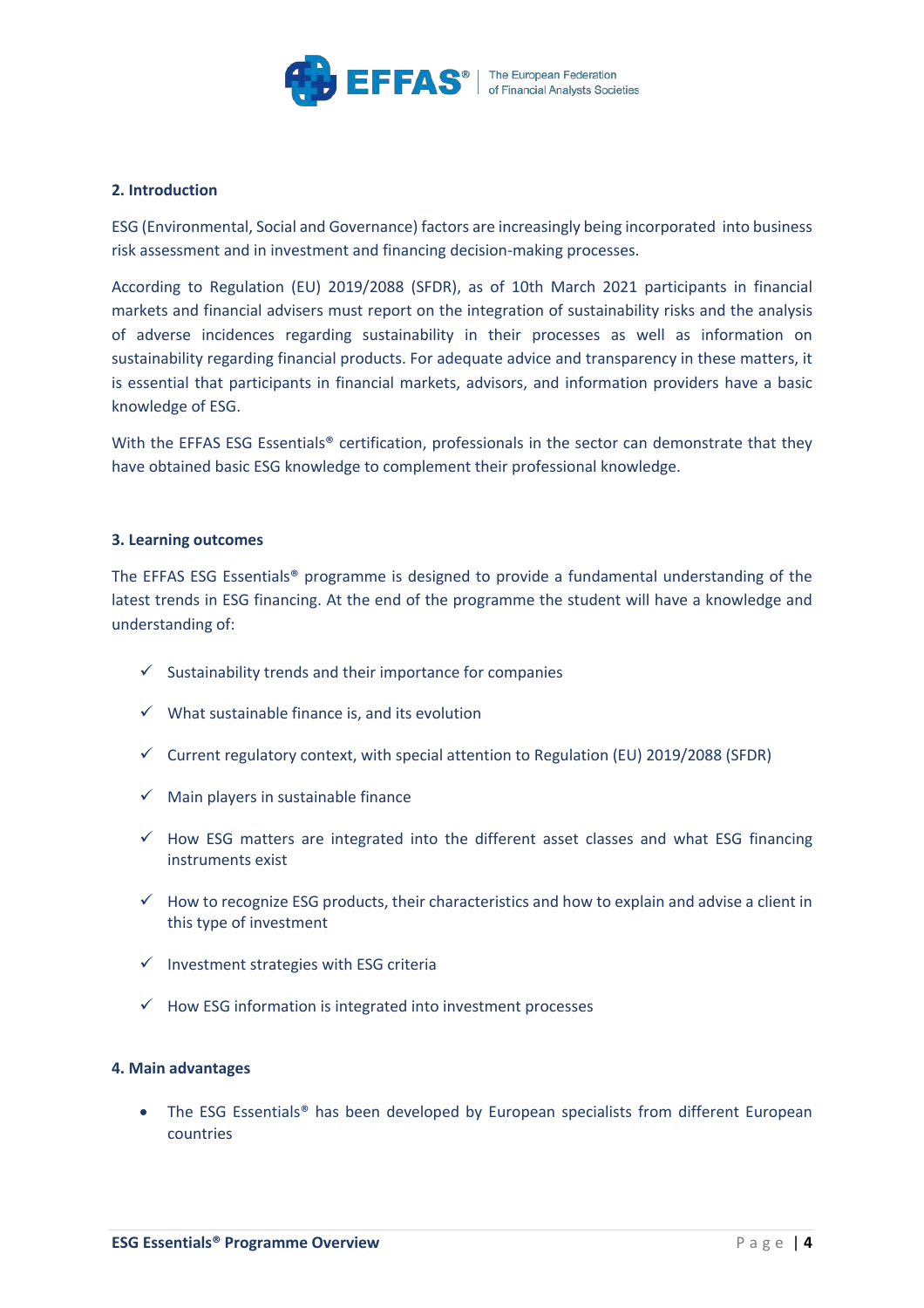

- The whole content is covered in online tutorials presented by experienced practitioners and academics
- The programme is tailor-made for financial advisers to fulfil the market requirements
- The Learning platform contains all the materials needed to prepare the exam as well as a selfassessment centre to enable you to judge when you are ready to take the exam
- There are many practical examples including two case studies
- The programme is regularly updated to remain relevant
- Upon competition of the training programme, it is validated by EFFAS with an attendance statement letter for 7 hours of continuous professional development
- By successfully completing the whole Programme & passing the exam you receive **the ESG Essentials® Diploma** granted by EFFAS, which is an international certification highly valued by employers.

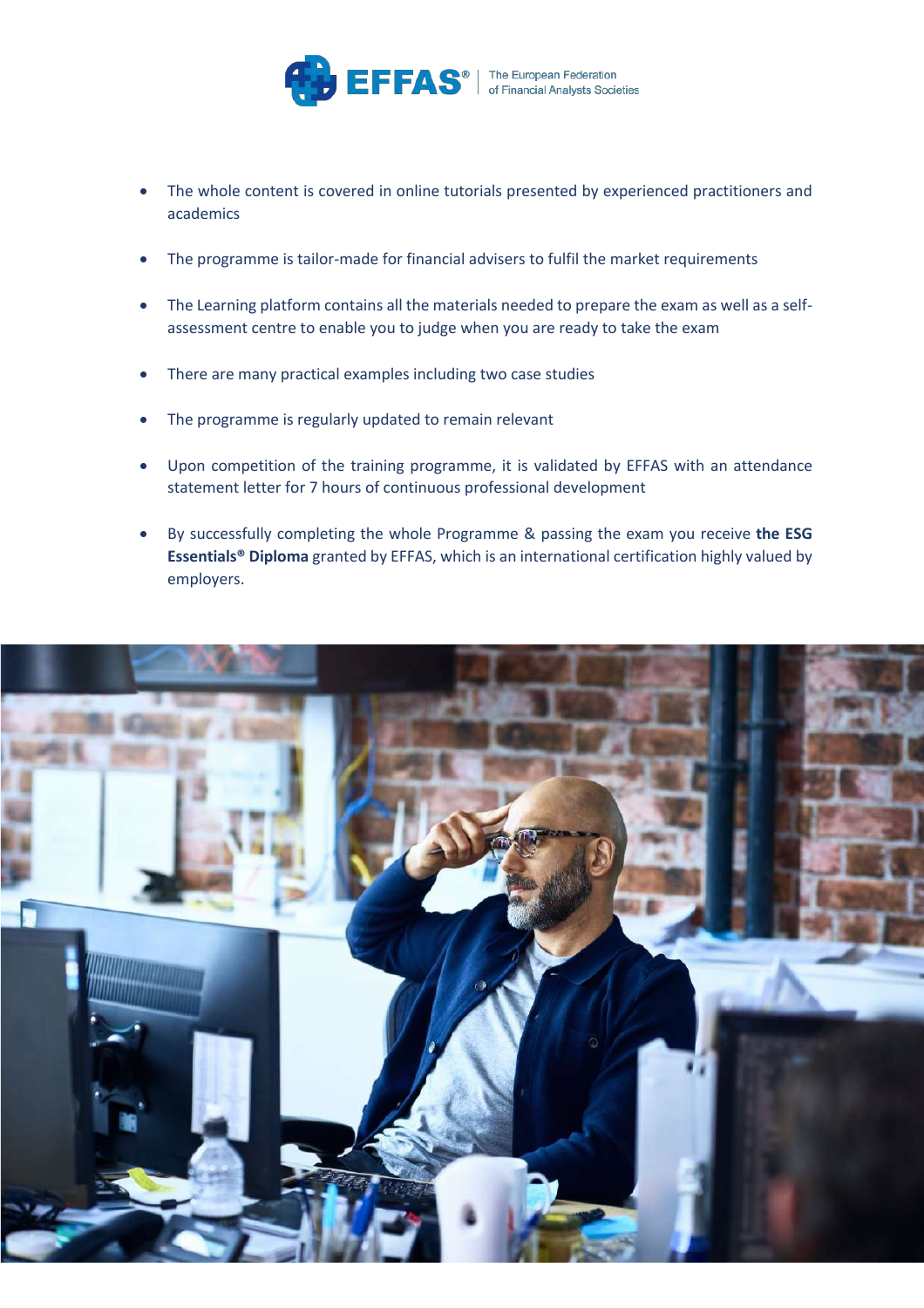

# **5. Programme Structure**

**The EFFAS ESG Essentials® is a basic programme structured in five (5) Modules including two case studies. One of which looks at a product and the other at a firm to illustrate, in a practical way, integrating ESG analysis and investment decisions.**

# **Module 1. Sustainability, an overview**

This module is a journey through the evolution of sustainability and what it means for business and investors.

# **Module 2. Regulatory context in Europe, implications for investment advisers**

This module offers an overview of the main impacts that regulation will have on companies, and banking and management professionals.

# **Module 3. Voluntary principles and standards of reference in Sustainable finance**

This module explains the key players of sustainable finance such as who participates as ESG information providers, along with the main standards and principles for defining sustainable investment.

# **Module 4. Investment instruments and sustainable financing**

This module is a tour through the different investment and financing products and services. Participants will receive real examples to understand their characteristics, how to recognize them, and how to explain and advise a client from an ESG perspective.

# **Module 5. Sustainable investment strategies for portfolio construction**

This module will allow the participant to obtain a complete and practical view on ESG matters. Participants should develop a deep understanding of ESG and have acquired sufficient knowledge to solve the two case studies provided at the end of the course.

# **6. Online Programme Contents**

The ESG Essentials® online programme is structured in five (5) Modules covering the complete examination syllabus. Each module contains the following supporting materials:

- $\checkmark$  E-seminars (video recorded)
- $\checkmark$  Course slides
- $\checkmark$  Self-assessment centre with a limited number of Multiple-Choice Questions (MCQ) for training purposes, similar to, but NOT actual exam questions.

# **IMPORTANT: The online programme does not include tutorial services.**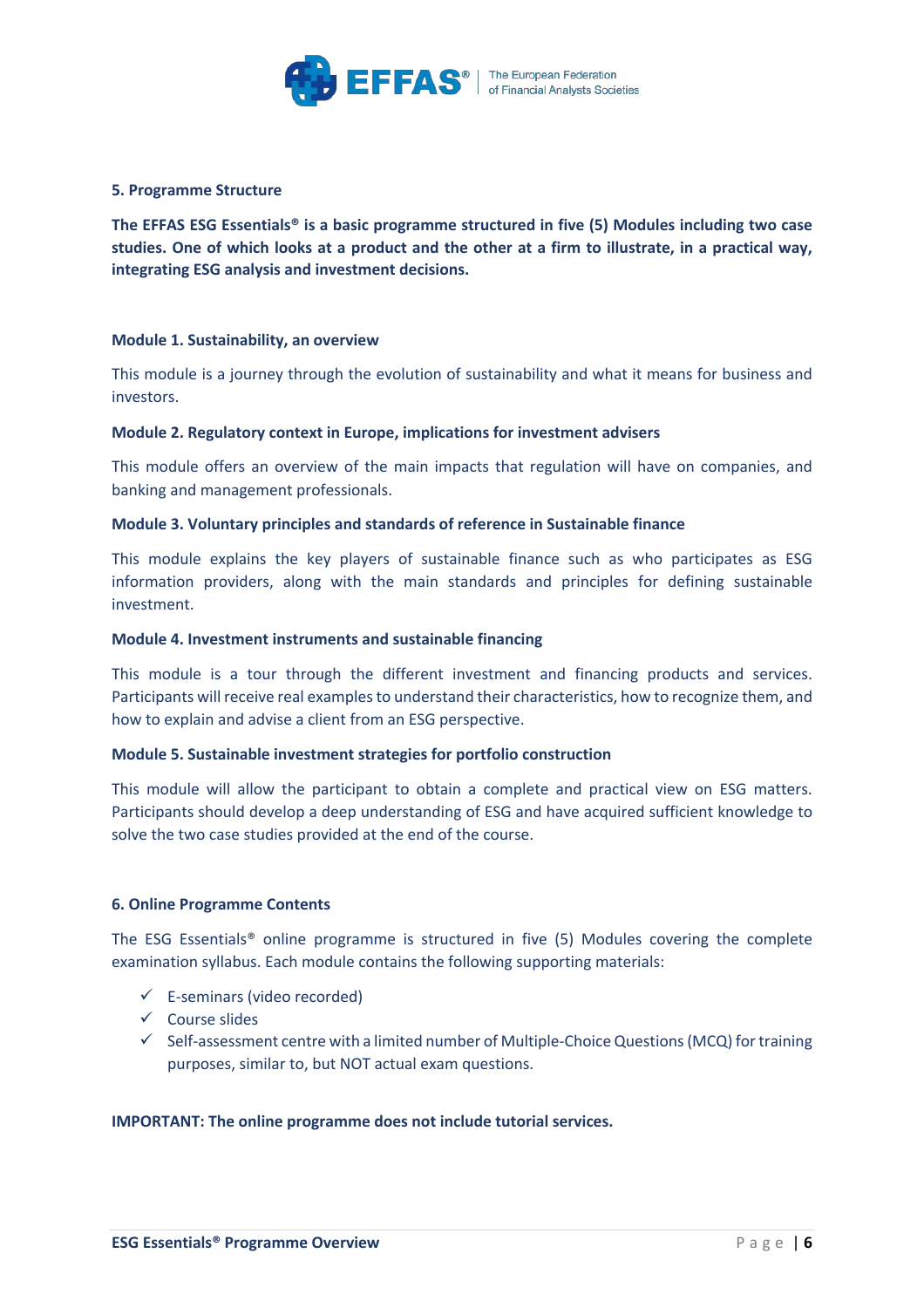

# **7. Certification Exam**

The European Federation of Financial Analysts Societies (EFFAS) will grant the ESG Essentials© professional certification to candidates who pass EFFAS's certification exam based on the EFFAS examination syllabus.

ESG Essentials Common Exam sessions are organized on a quarterly basis by EFFAS. Eligible candidates must have completed the ESG Essentials Programme, or an equivalent training programme accredited by EFFAS.

The exam is comprised of 30 MCQs and has a duration of 90 minutes. It is hosted online and presential in selected venues organized by EFFAS National Member Societies.

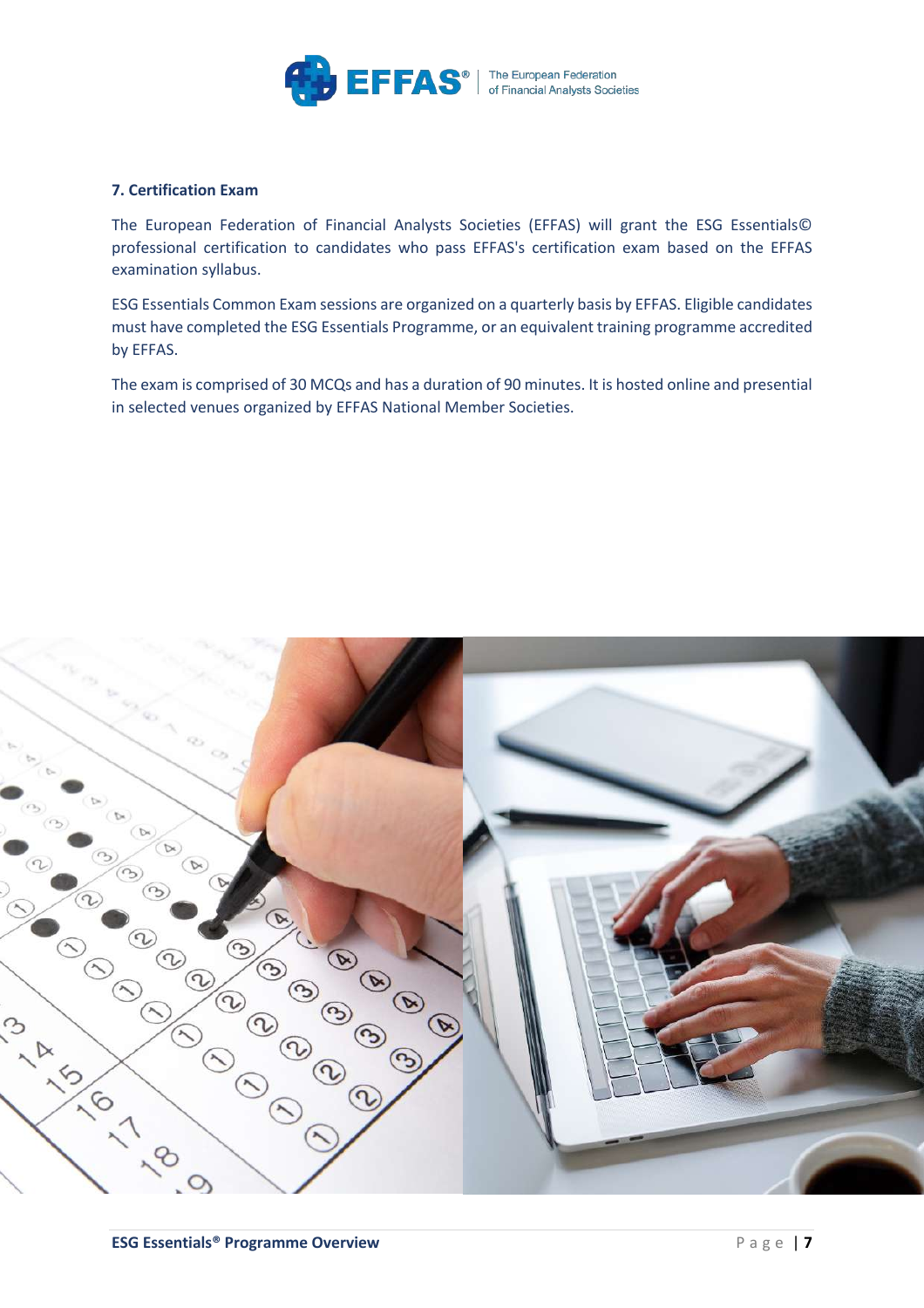

# **7. Behind the Programme: EFFAS ESG Faculty**



# *Prof. Dr. Alexander Bassen*

*Academic Director of the ESG Essentials® Programme*

Alexander Bassen is a full professor of capital markets and management at the University of Hamburg, Faculty of Business, Economics and Social Science (Germany). He teaches courses in finance and investment, ESG and capital markets and reporting. Alex is a member of the German

Council for Sustainable Development – Advisory Body of the German Federal Government, the Sustainable Finance Advisory Council of the German Federal Government, and the German Advisory Council on Global Change of the German Federal Government. In addition, he serves as a member of the EFRAG Project Task Force EU Sustainability Reporting Standard (PTF ESRS). He is an Honorary Research Associate at the University of Oxford (Smith School of Enterprise and the Environment) and a Visiting Professor at the Hong Kong Baptist University. In addition, he is a member on several advisory committees for sustainable finance.



# *Sonia Artuso, CEFA, CIIA, CESGA*

Sonia is an ESG Specialist, member of the Investment Strategy Team at Fideuram Asset Management. She has a bachelor's degree from Università di Torino, majoring in Economics and Business, and holds the CIIA, CESGA and CEFA. She is a member of the AIAF's Sustainability and ESG Observatory in which she collaborates on various working tables. The main ones relate to the study and deepening of topics such as: Small Medium Enterprises (SMEs) and sustainability; ESG integration in Funds' investment processes and; ESG integration in the

financial analysis of Equity. Among her latest publications is EU Energy in Transition: Frameworks and Ambitions (2021), published in the Encyclopaedia of the UN Sustainable Development Goals, Springer.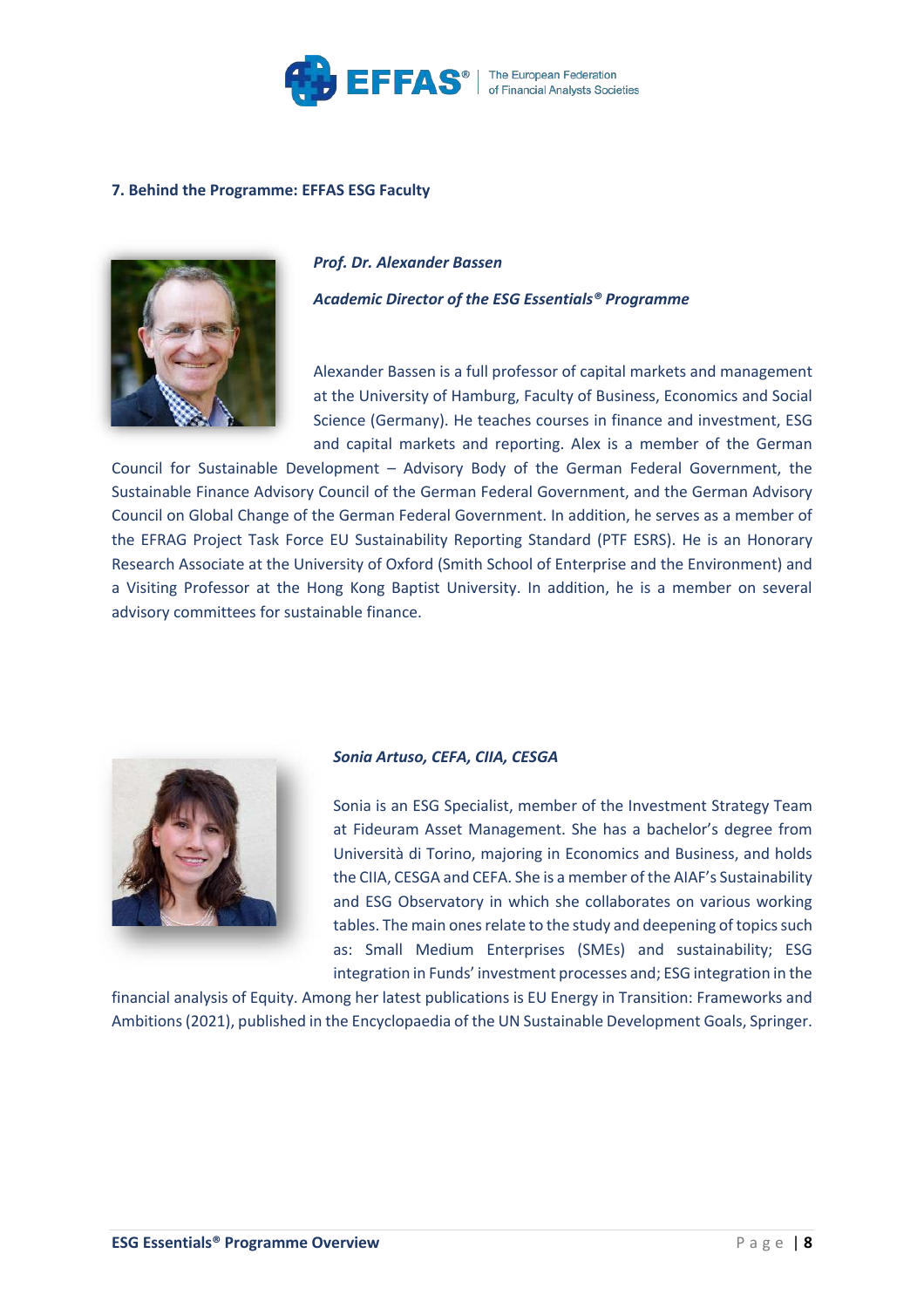

# *Aurélie de Barochez, CIIA*



Aurélie de Barochez has been the Head of ESG Integration for Groupama Asset Management since May 2018. She is currently implementing a new ESG Strategy aiming to develop ESG integration into investment decisions. Therefore, she has created an ESG training programme for portfolio managers. She joined Groupama AM in 2015 as financial and ESG analyst, in charge of the energy sector and as specialist in

environmental issues.

From 2012 to 2015 she was an analyst at Novethic, responsible for the certification of SRI funds, for developing sustainable investment training and for conducting statistical studies.

She began her career as an SRI analyst at General in 2011 and then at Agicam.

Aurélie holds a master's degree in management from Audencia Nantes and a master's degree in International Law from Université Paris 2 Panthéon Assas. She graduated from the SFAF (CIIA) in 2017 and is a member of the Commission in charge of Extra-financial analysis.



## *Corinne Baudoin, CEFA*

Corinne Baudoin has been a member of the SFAF board in charge of ESG topics since 2017. She participates in the Commission in charge of extrafinancial analysis. She began her career as an equity fund manager at CCR Actions from 1997 to 2002. Then she participated in the creation of the "value investing" asset management company Metropole gestion in 2002, where she stayed until 2014. As an equity fund manager, she

worked on the development of an ESG criteria integration tool into financial analysis and fund management. She is now a financial and ESG reporting consultant and teaches ESG analysis and reporting at the Dauphine University and PPA Business School in Paris.

Ms Baudoin has been an accredited Certified European Financial Analyst (CEFA) since 2000, she is also an agricultural engineer (ENSFA) and has a master's degree (DESS) in land-use planning and local authorities and a master's degree in Environmental law.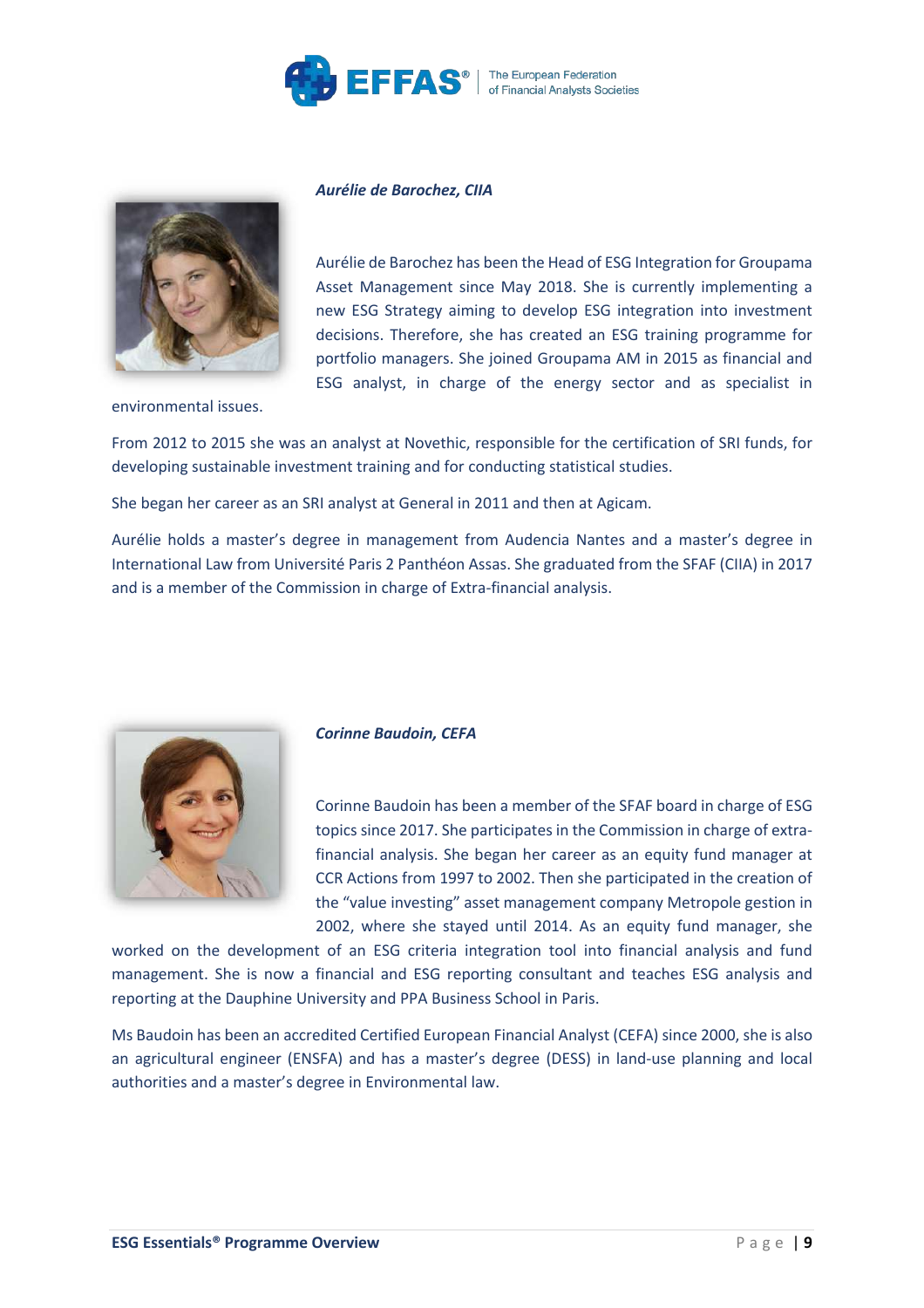

# *Andrea Gasperini*



Chartered Accountant and Auditor in Milan Italy, AIAF Member (Italian Association for Financial Analysis) since 1993 Andrea is also Head of Sustainability and ESG Observatory in AIAF.

Andrea is a member of the EFFAS Commission of ESG issues (CESG), part of the Expert team of the EFFAS Certified ESG Analyst (CESGA), member of the EFFAS ESG Review Panel and former member European

Lab@EFRAG Project Task Force on Climate-related Reporting.

His professional commitments concern all matters related to Sustainable Finance, particularly the nonfinancial risks and opportunities connected to the transition to a low carbon economy resilient to climate change in line with the recommendations of the FSB Task Force on Climate-related Financial Disclosure (TCFD), the European non-financial directive (NFRD) adopted in Italy D.Lgs. 254/2016, the Regulation SFDR (2019/2088) and the EU Taxonomy (2020/852) and lastly the new proposal directive CSRD.



# *René Nicolodi, PhD*

René Nicolodi is the Head of Equities & Themes and Deputy head of Asset Management at Swisscanto Invest by Zürcher Kantonalbank. Mr Nicolodi received his Ph.D. from the University of Zurich, and since 2009 has been a Chartered Alternative Investment Analyst (CAIA). In addition to his role at ZKB, Mr Nicolodi is a lecturer at the University of Applied Sciences for Business Administration Zurich (HWZ), the University of

Zurich and the Swiss Training Centre for Investment Professionals (AZEK), and the International Management Institute in Kiev. René Nicolodi is a member of the EFFAS ESG Commission and is a board member at Swiss Sustainable Finance (SSF).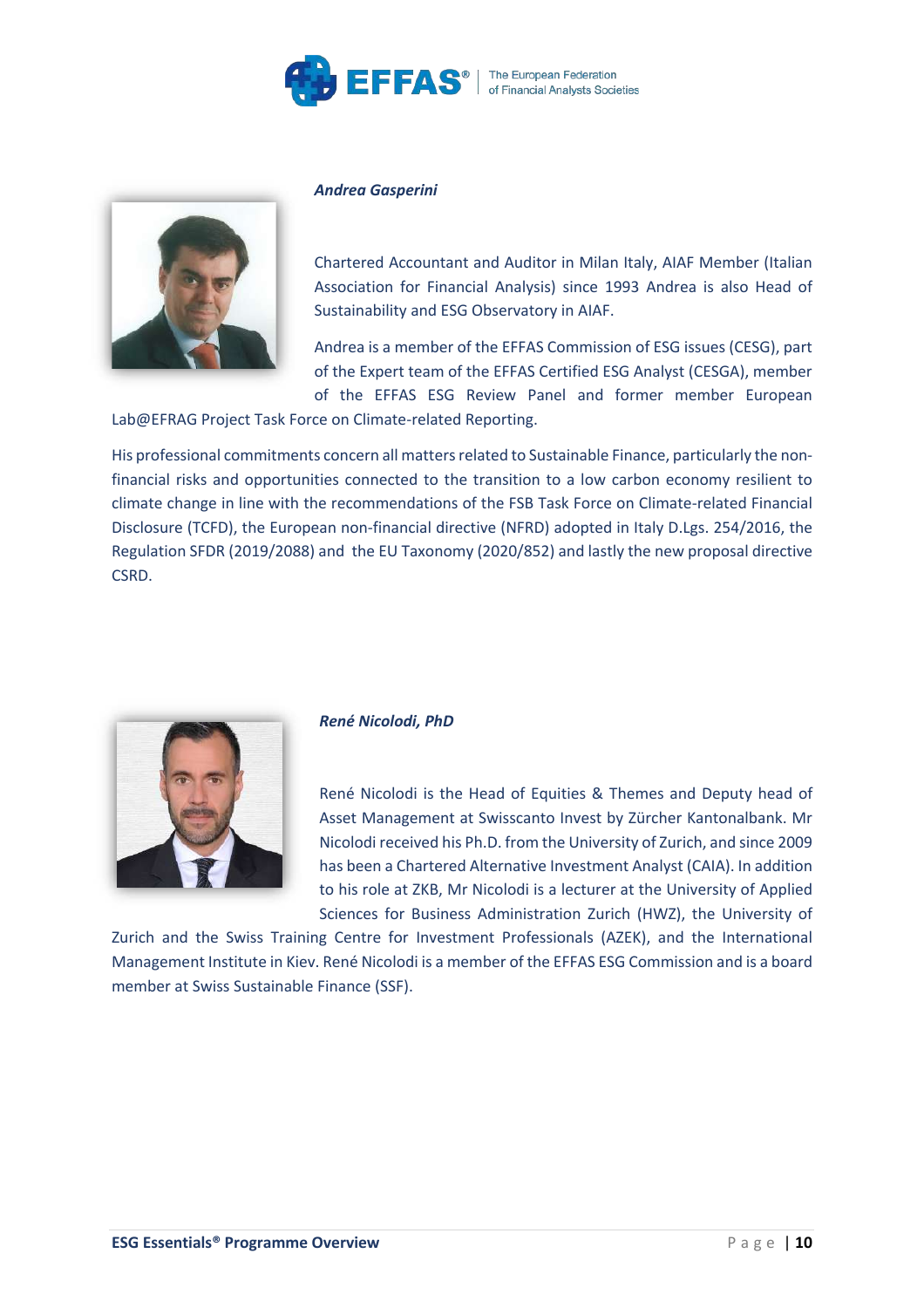

# *Susana Peñarrubia Fraguas, CFA, CESGA*



Susana is Head of ESG Integration – Active at DWS. She joined DWS in 2001 after 3 years of experience as salesperson for fixed income sales at Dresdner Kleinwort Benson. From 2007 till 2020, she has been equity portfolio manager for European ESG retail and institutional funds as well as for Global Infrastructure. In 2020 she was awarded by Handelsblatt "die enommierstenten portfolio manager 2020 in the category sustainable equities".

She has a Master's degree ("Licenciada en Económicas") in economics from the Universidad de Alcalá de Henares, Madrid and additional studies at: Leeds Polytechnic (UK); Fachhochschule für Wirtschaft (Pforzheim) and Hochschule für Bankwirtschaft (Frankfurt); Dresdner Bank Training Program; and INSEAD (Fontainebleau). In 2005 and 2006 the Institutional Investor Magazine awarded her "Best of European Buy side Analyst". Furthermore, in 2010 and 2011 she was recorded in the 75 so called "TopGun" most influential Buy side specialists in Europe. She is also: a Member of the Arbeitkreis "Integrated Reporting und Sustainable Management" of the Schmalenbach Gesellschaft; EFFAS Faculty of the CESGA and ESG Essentials Programmes.



# *Teresa Royo, CESGA*

Teresa is Director of sustainability and governance at KPMG Spain, focusing on ESG (environmental, social, governance) research and delivery of services for public companies and ESG reporting, in Madrid. She joined the company in 2011, after 6-years' experience working for Ecodes, providing ESG Research for institutional investors and sustainability indexes as FTSE4good, FTSE4good IBEX, Carbon Disclosure

Project; with the English research agency EIRIS.

She was a Member of the stakeholder council of Global Reporting Initiative during 2010-2011.

She has a Master's degree ("Licenciada en Económicas") in Economics from Universidad de Zaragoza; additional studies at Maastricht Universiteit (The Netherlands); and Instituto de Estudios Bursátiles (IEB). She is a Trainer at the EFFAS ESG Training Programme Valuation, Measurement, and Integration, and for the Global Reporting Initiative reporting guidelines.